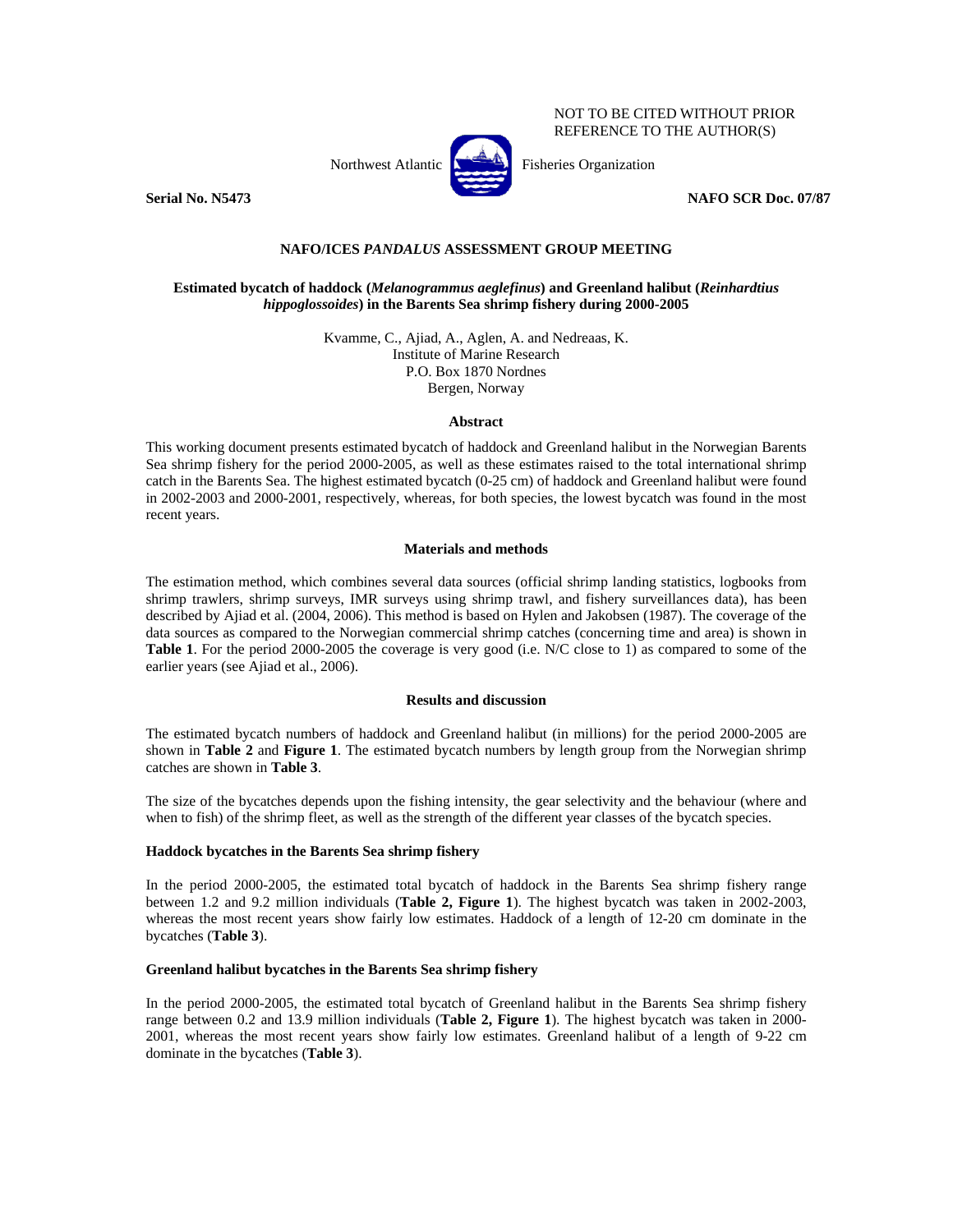#### **References**

- Ajiad A., Aglen, A. and Nedreaas, K. 2004. Cod bycatch mortality from the Barents Sea shrimp fishery 1983- 2002. WD: 24, Arctic Fisheries Working Group, Copenhagen.
- Ajiad A., Aglen, A., Nedreaas, K. and Kvamme, C. 2006. Cod bycatches in the Barents Sea shrimp fishery during 1983-2005. WD: 1, Arctic Fisheries Working Group, Copenhagen.
- Hylen, A and Jakobsen J. E. 1987. Estimation of cod taken as by-catch in the Norwegian fishery for shrimp north of 69°N. ICES CM 1987/G:34
- ICES 2006. *Pandalus* assessment working group report, 26 October-3 November 2005, Halifax, Canada. ICES CM 2006/ACFM:10.

**Table 1** The total Norwegian shrimp landings north of 69° N in tonnes (= total), the commercial catches from main areas and quarters where there exist data for estimating by-catches (= covered), the commercial catches from main areas and quarters where there do not exist data for estimating by-catches (= uncovered), and the ratio between the total Norwegian catches and the covered catches (= N/C) used to raise the estimated Norwegian shrimp bycatches from the covered catches to the total Norwegian shrimp bycatches.

|                                              | Norwegian shrimp catches                                 |                                                          |                                          |                                                    |  |  |  |  |  |
|----------------------------------------------|----------------------------------------------------------|----------------------------------------------------------|------------------------------------------|----------------------------------------------------|--|--|--|--|--|
| Year                                         | Total                                                    | Covered                                                  | <b>Uncovered</b>                         | N/C                                                |  |  |  |  |  |
| 2000<br>2001<br>2002<br>2003<br>2004<br>2005 | 57861<br>46 699<br>44 442<br>37 851<br>25 1 24<br>29.573 | 55 178<br>45 872<br>42 576<br>37 764<br>24 987<br>27 163 | 2683<br>827<br>1866<br>86<br>137<br>2409 | 1.049<br>1.018<br>1.044<br>1.002<br>1.005<br>1.089 |  |  |  |  |  |

**Table 2** Nominal Norwegian and total shrimp catches, as well as estimated bycatches of haddock and Greenland halibut in the shrimp fisheries (Norwegian and total). The ratio between the total international shrimp catches and the Norwegian catches (= T/N) was used to raise the estimated total Norwegian shrimp bycatches to the total international shrimp bycatches.

Ē,

|      |               |                         | <b>Estimated bycatches (mill)</b> |                |       |                          |       |  |
|------|---------------|-------------------------|-----------------------------------|----------------|-------|--------------------------|-------|--|
|      |               | Shrimp catches (tonnes) |                                   | <b>Haddock</b> |       | <b>Greenland halibut</b> |       |  |
| Year | <b>Norway</b> | Total                   | T/N                               | <b>Norway</b>  | Total | <b>Norway</b>            | Total |  |
| 2000 | 57861         | 85 698                  | 1.481                             | 2.51           | 3.72  | 9.41                     | 13.94 |  |
| 2001 | 46 699        | 60 710                  | 1.300                             | 1.35           | 1.75  | 5.82                     | 7.57  |  |
| 2002 | 44 442        | 56 349                  | 1.268                             | 7.25           | 9.19  | 0.15                     | 0.19  |  |
| 2003 | 37851         | 42 967                  | 1.135                             | 4.87           | 5.52  | 0.52                     | 0.59  |  |
| 2004 | 25 1 24       | 32 5 26                 | 1.295                             | 0.94           | 1.22  | 0.26                     | 0.33  |  |
| 2005 | 29 573        |                         |                                   | 0.77           |       | 0.22                     |       |  |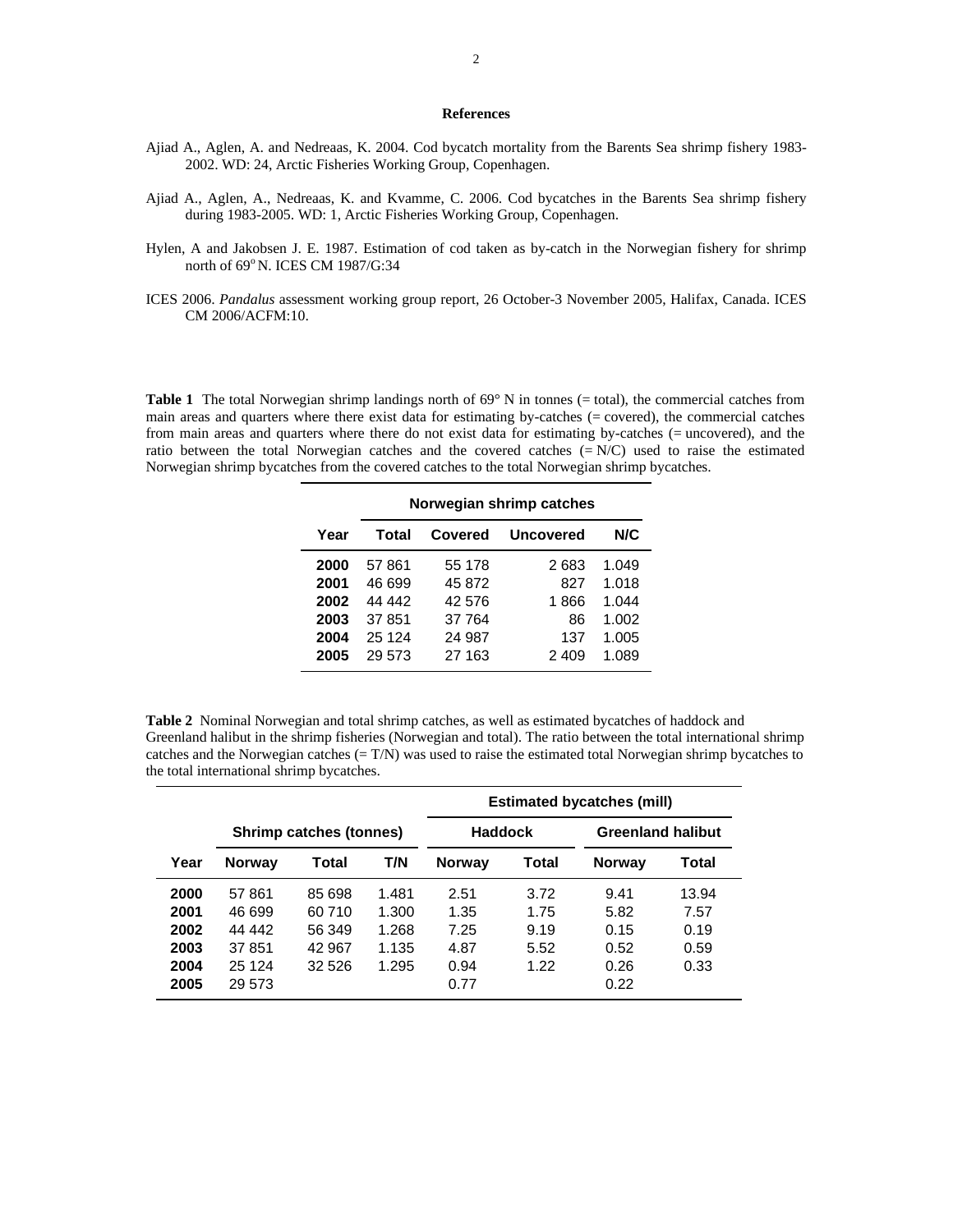

**Figure 1** Estimated bycatches in 2000-2005 of **a)** haddock and **b)** Greenland halibut <26 cm (in millions) in **C**: the Norwegian shrimp catches covered by survey data, **N:** raised to total Norwegian catch north of 69°, and **T:**  raised to total international shrimp catches in the Barents Sea.